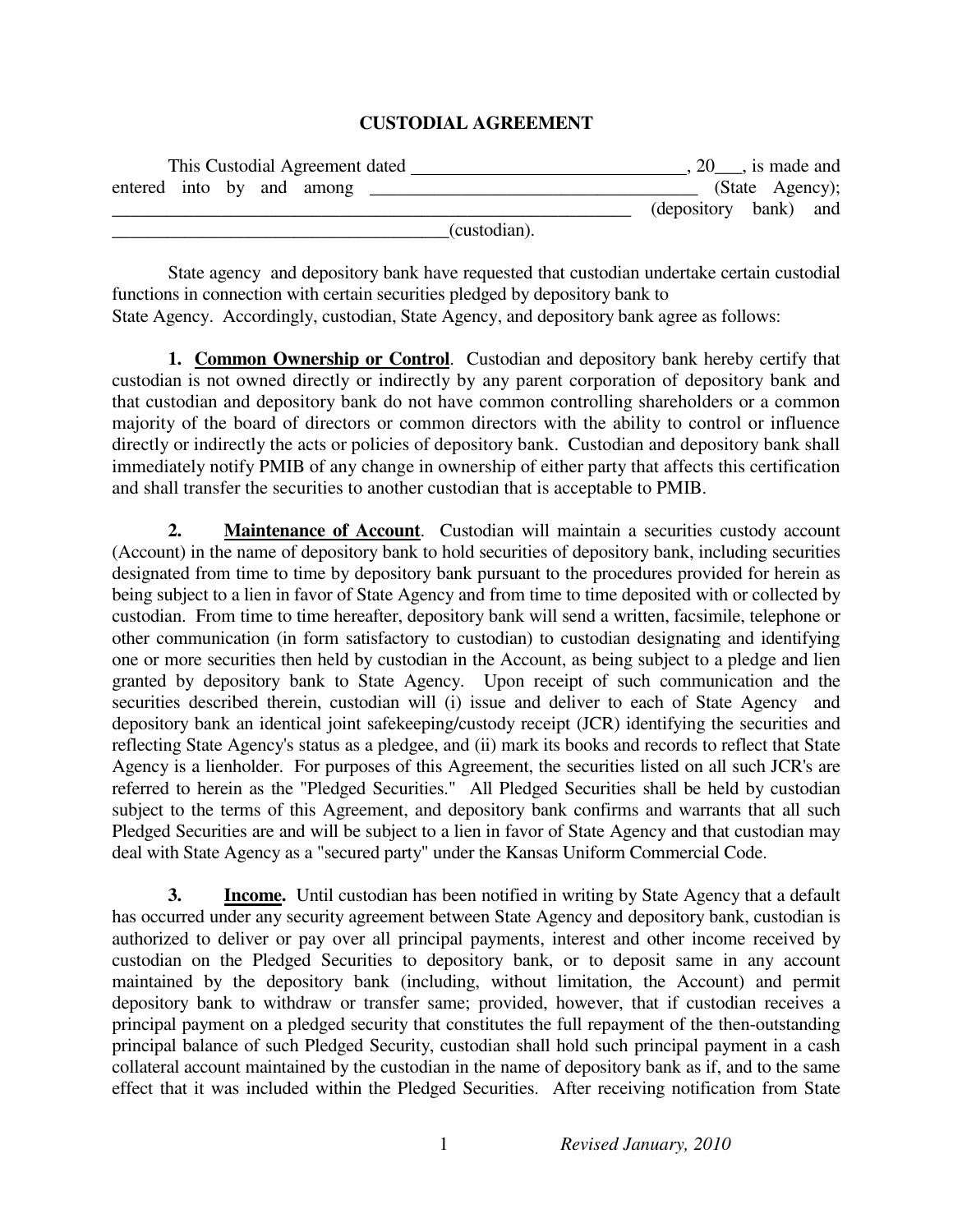Agency of an event of default under any security agreement between State Agency and depository bank, custodian shall hold all principal payments, interest and other income received by it with respect to the Pledged Securities, in a cash account maintained by custodian in the name of depository bank, an all such sums shall be held as if, and to the same effect that, it was included within the Pledged Securities.

**4. Custodian's Obligation to Hold Securities**. Custodian shall hold the Pledged Securities, including any pledged Securities that constitute additions or substitutions that were designated by depository bank under the procedures provided for herein in order to satisfy any security agreement between depository bank and State Agency , and shall not sell, transfer, assign, pledge (except as otherwise agreed to by State Agency and depository bank or as provide for herein), or otherwise utilize such Pledged Securities or any cash that is to be held as Pledged Securities pursuant to the provision in Section 2 above. Custodian shall have no duty or obligation to examine or determine if the Pledged Securities, including any Pledged Securities offered by depository bank as additions or substitutions, are permitted collateral under the applicable laws and regulations in effect from time to time, or if the value of any Pledged Securities is sufficient under such applicable laws or regulations.

## **5. Care of Property; Reliance on Instructions.**

a. Custodian shall exercise the same care with respect to the Pledged Securities as custodian exercises with respect to custodian's own property. Custodian assumes responsibility only for loss to any Pledged Securities occasioned by the negligence of, or conversion, misappropriation or theft by custodian's agents and/or employees, and then only to the extent of the market value on the date of the discovery of the loss. Custodian, at its option, may insure itself against loss from any cause but shall be under no obligation to obtain insurance directly for the benefit of either State Agency or depository bank.

 b. Custodian, at any time, without any resulting liability to it, may act in reliance on any instructions custodian believes to be genuine, including instructions by a signed writing (via telecopy or otherwise), by electronic communication or by telephone. Custodian may rely upon any instruction that is in writing if it purports to be signed by a representative of State Agency whose name has been furnished to custodian as being a designated individual authorized to give such instructions to custodian on behalf of State Agency (Authorized Representative) or if it purports to be signed by a representative of the depository bank (as applicable), without any duty to investigate or confirm the actual authority of such named representative. Custodian is expressly authorized to rely upon any facsimile copy of any written document (including any JCR) as if, and to the same effect that, an original executed copy thereof had been received by it from the party purporting to have executed it.

 c. All credits, debits or transfers shall be deemed to have been completed at such time as recorded on custodian's books.

 d. Custodian undertakes to perform only the duties expressly set forth in this agreement, and assumes no responsibility other than for the safekeeping and disposition of the Pledged Securities as provided for herein.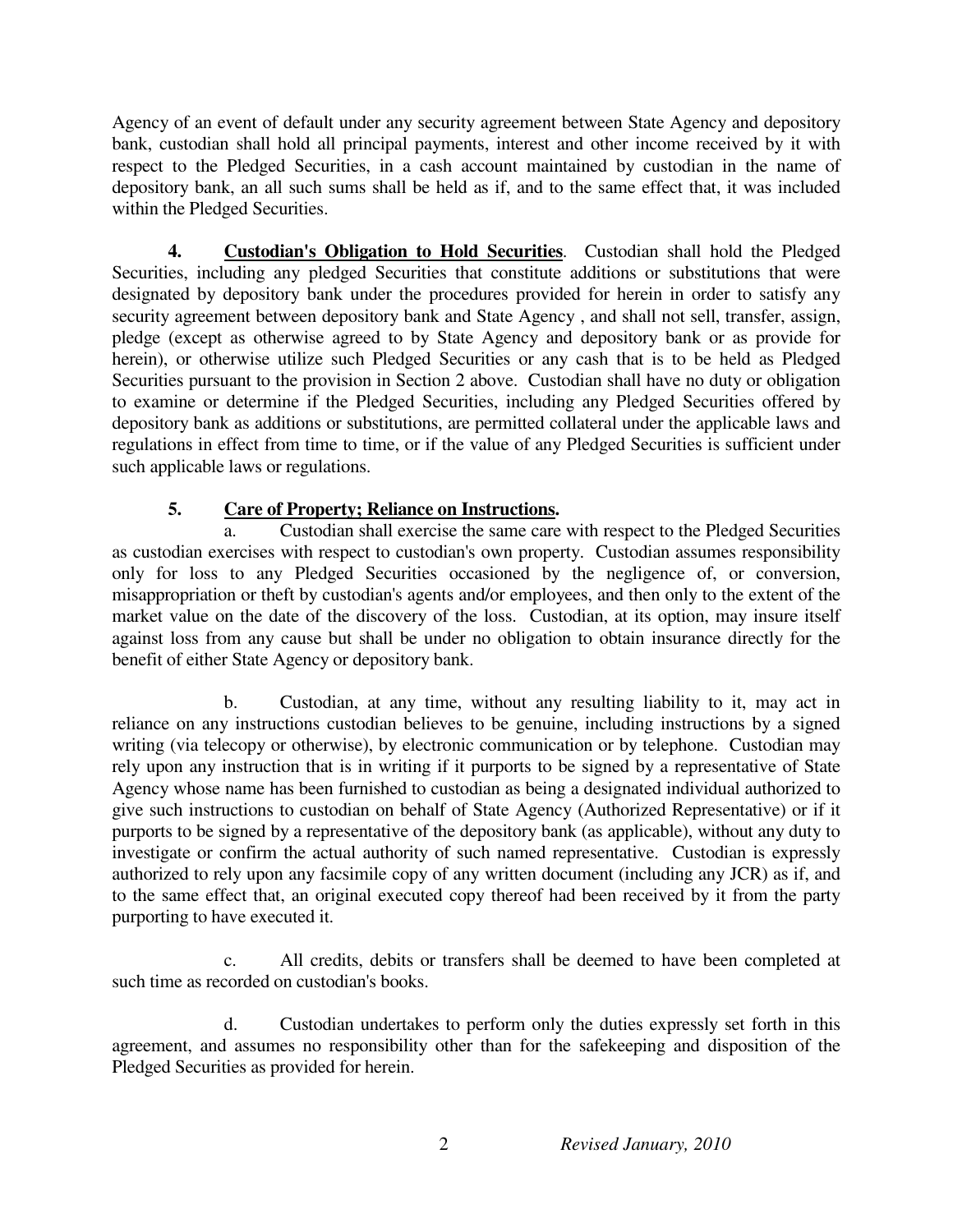e. Transfer of securities to custodian may be accomplished by crediting the account of custodian with the Federal Reserve Bank of Kansas City, Missouri, or by delivery of physical certificates to custodian in negotiable form. State Agency and depository bank agree that custodian's use of the Federal Reserve and other third-party custodians, depositories, financial intermediaries and agents in connection with the Pledged Securities and transactions contemplated under this agreement is authorized and shall comply fully with all terms and conditions of this agreement regarding custodian's transfer and custody of the securities. State Agency and depository bank acknowledge and understand that all transfers of securities by the Federal Reserve are subject to the Federal Reserve's then applicable rules and procedures and operating letters.

**6. Release of Securities.** Depository bank shall transfer or deposit Pledged Securities to custodian which shall act as a financial intermediary. No Pledged Security shall be released or substituted without the written instruction of an Authorized Representative and an instruction (written, facsimile, telephone, electronic or otherwise) of a representative of depository bank, **except**:

 a. on written notice of default sent by an Authorized Representative to custodian, custodian is authorized to release, deliver or transfer the Pledged Securities to the State Treasurer of Kansas without further authorization or consent of depository bank and without return or execution of JCR (describing the Pledged Security) that was issued to depository bank;

 b. custodian shall thereupon provide written notice to depository bank of delivery or transfer to the state treasurer of the Pledged Securities; and

 c. custodian shall therefore be discharged of all further responsibility with respect to the Pledged Securities.

Delivery to custodian of (i) a writing executed by an Authorized Representative releasing State Agency's lien on a Pledged Security, or (ii) the JCR describing the Pledged Security, if executed by an Authorized Representative, shall constitute a release and discharge by State Agency of any lien in and to such Pledged Security, and custodian is thereupon authorized to deliver or transfer such Pledged Security to depository bank or to any account or entity designated by depository bank. If custodian is required to transfer, deliver or sell any Pledged Securities pursuant to provisions of any statute or regulation applicable to securities pledged for state deposits, custodian is hereby expressly authorized to effect such transfer, delivery or sale pursuant to such statute or regulation, and upon doing so shall be released and discharged from any further duty or liability hereunder or otherwise with respect to such Pledged Securities.

**7. Reporting.** On a monthly basis, or as requested, custodian shall provide to the State Agency written notice stating the CUSIP and pool number, par value, interest rate and maturity date of all Pledged Securities. This notice shall be accepted by the State Agency as sufficient evidence of the depositing of Pledged Securities with custodian by depository bank.

**8. Compensation.** Depository bank agrees to pay custodian compensation for the services to be rendered under this Agreement based on rates which shall be determined by custodian from time to time.

3 *Revised January, 2010*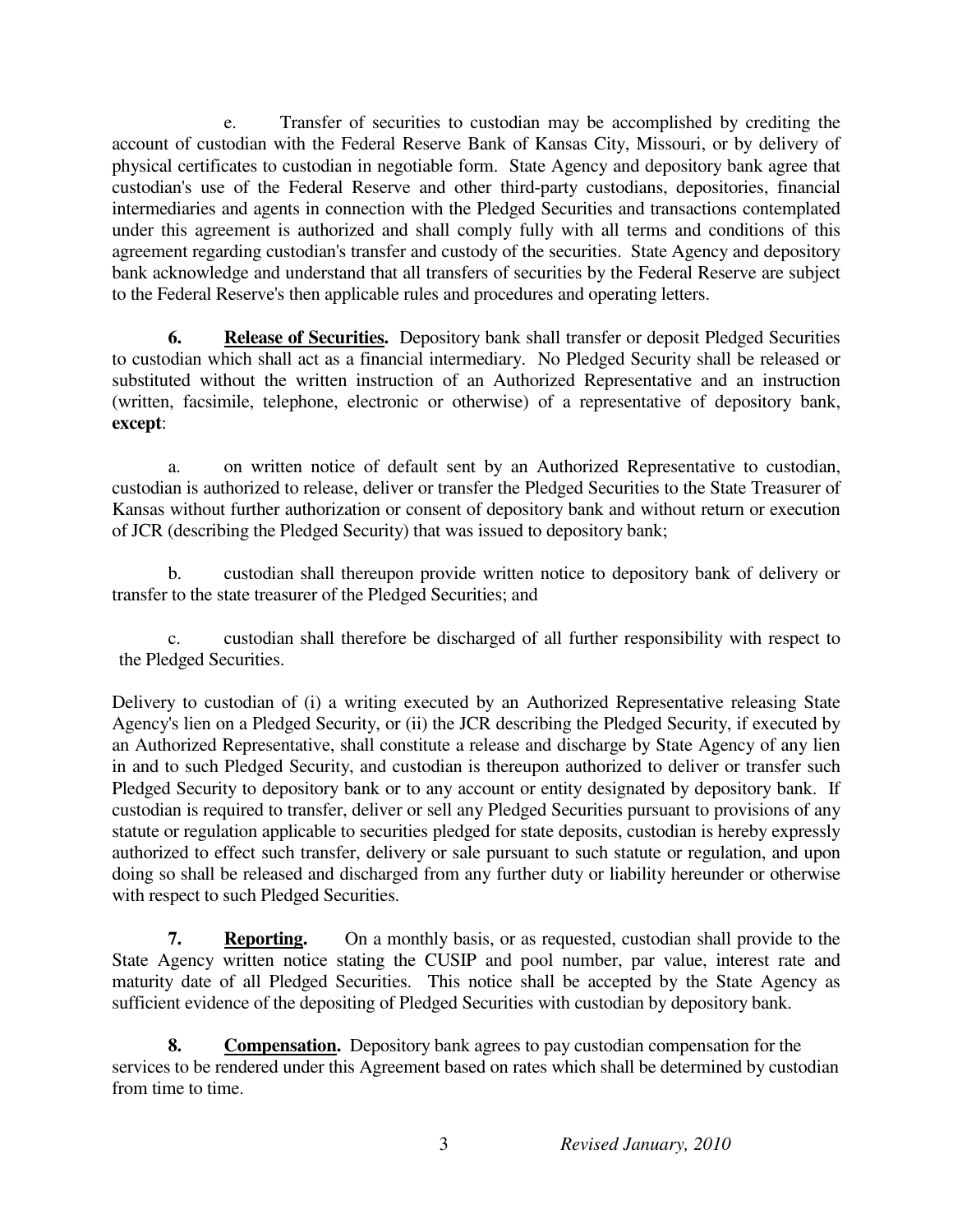**9. Indemnification.** State Agency subject to the Kansas Tort Claims Act, and depository bank agree, jointly and severally, to indemnify custodian from and hold it harmless against any liability in connection to, arising out of or in any way related to the transactions contemplated and relationship established by this agreement, **except** that State Agency and depository bank shall not be liable for any liability that is determined to be the direct result of acts or omissions on the part of custodian constituting negligence or willful misconduct **nor** shall State Agency be liable for any costs, attorneys fees or other expense in the defense of any claim by custodian.

**10. Entire Agreement, Modification or Amendment.** This agreement constitutes the entire agreement of the parties with respect to its subject matter and supersedes all prior oral or written agreements. No modification of or amendment to this agreement shall be binding unless in writing and executed by the parties.

**11.** Termination. This agreement shall terminate upon ten-business days' written notice of termination, signed by State Agency and depository bank. If is further provided that custodian may terminate this agreement upon ten (10) days' written notice to all other parties hereto. Upon any termination of this Agreement, custodian is authorized to transfer or deliver the Pledged Securities to any person, entity or account specified in any written instructions signed by Stat Agency and custodian, and if no such written instructions are received, then the Pledged Securities may be transferred or delivered to State Agency or any entity or account designated by State Agency , or, at custodian's sole discretion, may continue to be held by custodian until custodian receives written instructions signed by both State agency and depository bank. Upon any termination, custodian may defer any transfer or delivery of the Pledged Securities until it has first received all JCR's issued by custodian with respect to the Pledged Securities, duly executed by State Agency and depository bank as applicable.

**12.** Severability. If any provision of this agreement is held to be unenforceable by a court of competent jurisdiction, the other terms and provisions shall not be affected and shall remain if full force and effect.

 **13. Rights and Remedies.** The rights and remedies conferred on the parties shall be cumulative and the exercise or waiver of any right or remedy shall not preclude or inhibit the exercise of any additional rights and remedies.

14. **Headings.** Headings are for reference purposes only and shall not be construed as part of this agreement.

 **15. Notices.** All notices shall be given to the party entitled to receive notices at the following addresses and telephone numbers: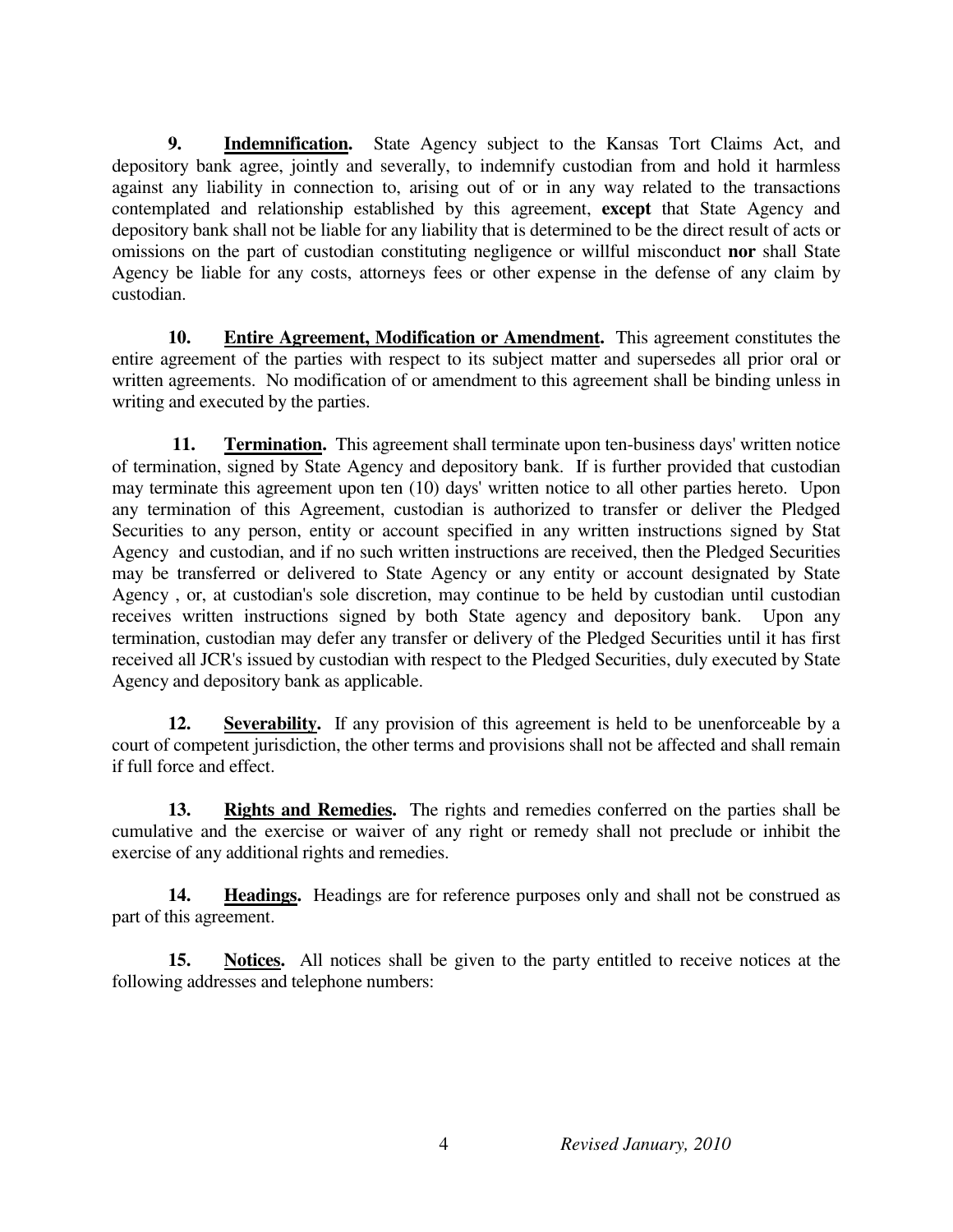a. Unless and until State Agency shall give written notice to depository bank and custodian to the contrary, the following person shall be authorized to act on behalf of State Agency and to give and receive all notices and otherwise act under this agreement:

\_\_\_\_\_\_\_\_\_\_\_\_\_\_\_\_\_\_\_\_\_\_\_\_\_\_\_\_\_\_\_\_\_\_\_\_ \_\_\_\_\_\_\_\_\_\_\_\_\_\_\_\_\_\_\_\_\_\_\_\_\_\_\_\_\_\_\_\_\_\_\_\_\_\_

 b. Unless and until **depository bank** shall give written notice to State Agency and custodian to the contrary, the following person shall be authorized to act on behalf of depository bank and to give and receive all notices and otherwise act under this agreement:

 c. Unless and until **custodian** shall give written notice to State Agency and depository bank to the contrary, the following person shall be authorized to act on behalf of custodian and to give and receive all notices and otherwise act under this agreement:

|  | Name: |  |
|--|-------|--|
|  |       |  |
|  | Bank: |  |
|  |       |  |
|  |       |  |
|  |       |  |

*(Signatures required on next page)*